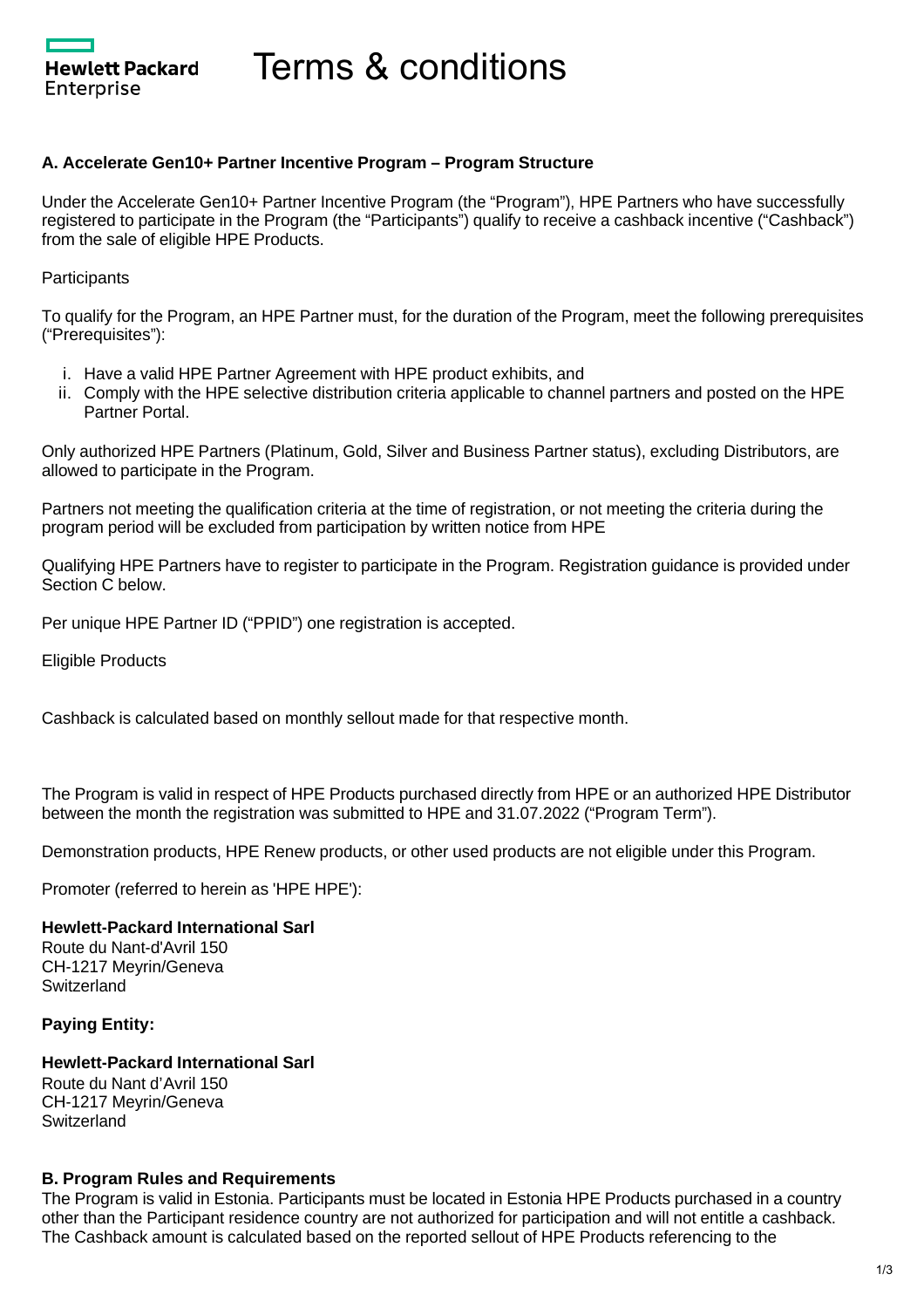Hewlett Packard Enterprise

Terms & conditions

Participants PPID.The Cashback amount is capped at 2000 EUR per month and Participant.Payments can only be made to a bank account within the country the Participant registered for the Program. See the table in Appendix A for Cashback and HPE Product information.Cashback calculated in accordance with the Program Terms is exclusive of VAT. HPE will apply local mandatory VAT when processing the payments.The Participant should fulfill any tax obligations imposed by local tax legislation.

# **C. Program Steps and Timing**

Participants can obtain information about and raise a claim for cashback under the Program at [www.hpe.com/eu/PartnerCashback](http://www.hpe.com/eu/PartnerCashback)

The cashback period starts with the month the Participant submitted the registration to HPE.

Sellout of eligible HPE Products reported from the month of registration onwards is accounted for Cashback, up to the monthly maximum incentive amount.

The Cashback period ends on 31.07.2022, sellout reported after this date will no longer be recognized under the Program.

Documents and data provided in connection with the Program are exclusively used for validation of eligibility to participate in the Program. The information will not be shared with any other processes or function outside the Program.

Participants who do not provide HPE with all mandatory information and proof during the request procedure will be notified via email and offered the opportunity to provide the missing items within 7 calendar days. If the Participant still fails to provide the missing information or otherwise comply with the terms and conditions, the request for participation will be rejected.

The Cashback amount is calculated by HPE in monthly frequency and paid to the Participant thereafter. The payment will be made by electronic bank transfer within 30 calendar days.

For questions regarding the Program or the status of your claim, please email: [www.hpe.com/eu/PartnerCashback](http://www.hpe.com/eu/PartnerCashback).

Alternatively, for claim status lookup, please check the URL available with the confirmation email.

# **D. Additional Terms**

By completing the request process the Participant confirms acceptance of these terms and conditions. HPE reserves the right to disqualify incomplete, altered or illegible claims in its sole discretion.

Participants submitting fraudulent claims will be excluded. HPE reserves the right to take legal action. If a Product is returned (thus revoking the sales contract) no claim may be made for Cashback payment. In case the Cashback payment has already been paid, it must be repaid to HPE in full.

HPE reserves the right to audit all requests to ensure that the terms and conditions of the Program have been met and to request additional information regarding any and all claims and supporting documents.

In the event of incorrect payments made by HPE the Participant shall repay any such incorrect payment not later than 28 days after receipt of written notice from HPE. The Participant agrees that HPE shall not be responsible or otherwise liable for any liability, losses, claims, damages or tax liabilities that might arise in such circumstances.

HPE is not responsible or liable for any technical, hardware, software, server, website, or other failures or damage of any kind to the extent that this prevents or otherwise restricts the Participant from participating in the Program.

HPE shall not be liable for any loss, damage, cost, expense or other liability suffered or incurred by Participants arising out of or in connection with their participation in this Program.